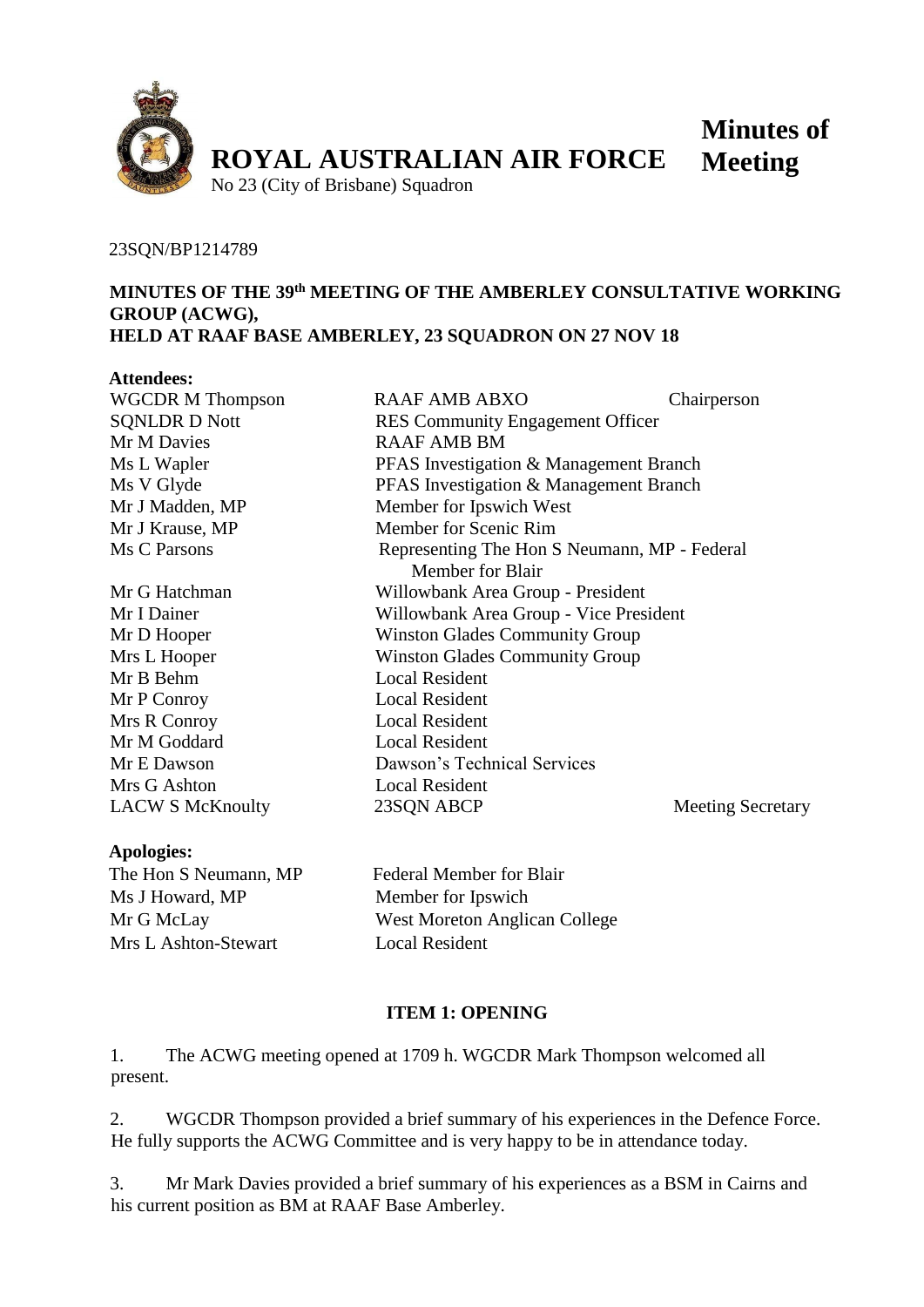## **ITEM 2 / ITEM 3: REVIEW OF COMMITTEE ATTENDEES/APOLOGIES**

4. WGCDR Thompson carried out a review of apologies received as detailed in the meeting agenda. The Interim Administrator for Ipswich City Council advised they are doing a re-evaluation and their recommendations are that they are going to withdraw as members of the ACWG Committee in the interim until the elections in 2020. Depending on the outcome of the election they may re-join the Committee.

5. Ms Glenys Ashton advised of Mrs L Ashton-Stewart's apologies.

## **ITEM 4: CONFIRMATION OF THE PREVIOUS MEETING'S MINUTES**

6. All attendees acknowledged that they had received and read the previous meeting's minutes.

7. WGCDR Thompson advised that the "For Action" from the previous meeting - "the previous CO WGCDR Dyke to review the original Terms of Reference" - has not been actioned and WGCDR Thompson has put it on his list to do.

8. Mr George Hatchman asked if permission had been actioned for Cr Pahlke of Division 10 to join this committee.

9. WGCDR Thompson advised he would raise this request for Cr Pahlke with Amberley Senior Australian Defence Force Officer (SADFO).

## **ITEM 5: PFAS INVESTIGATION PROJECT – PROGRESS UPDATE**

10. The PFAS team have been very busy since the previous update in Aug 18, preparing the Detailed Site Investigation Report which was publicly released on 14 Nov 18 at the Community Information Session.

11. Preliminary findings for the Human Health Risk Assessment were presented at the Community Information Session to inform the local residents. The full Human Health Risk Assessment Report will be released in 2019.

12. The Community Information Session went really well, with approximately 30 members of the community attending. Members of the Queensland Government and Ipswich City Council representatives were there to support and assist with questions. Feedback given was that the Session was informative and people felt their questions were answered. The ABC interviewed the Defence spokesperson, Mr Chris Birrer.

13. Defence responded to a Fairfax Media query, a list of 10 questions. The resulting Brisbane Times article on 26 Nov 18 was not quite an accurate reflection of the information provided. The full Defence media response is available on the Defence PFAS website under the media section.

14. The Detailed Site Investigation (DSI) report is available on the Defence PFAS Amberley Investigation website as a downloadable PDF, as is the DSI fact sheet distributed at today's meeting.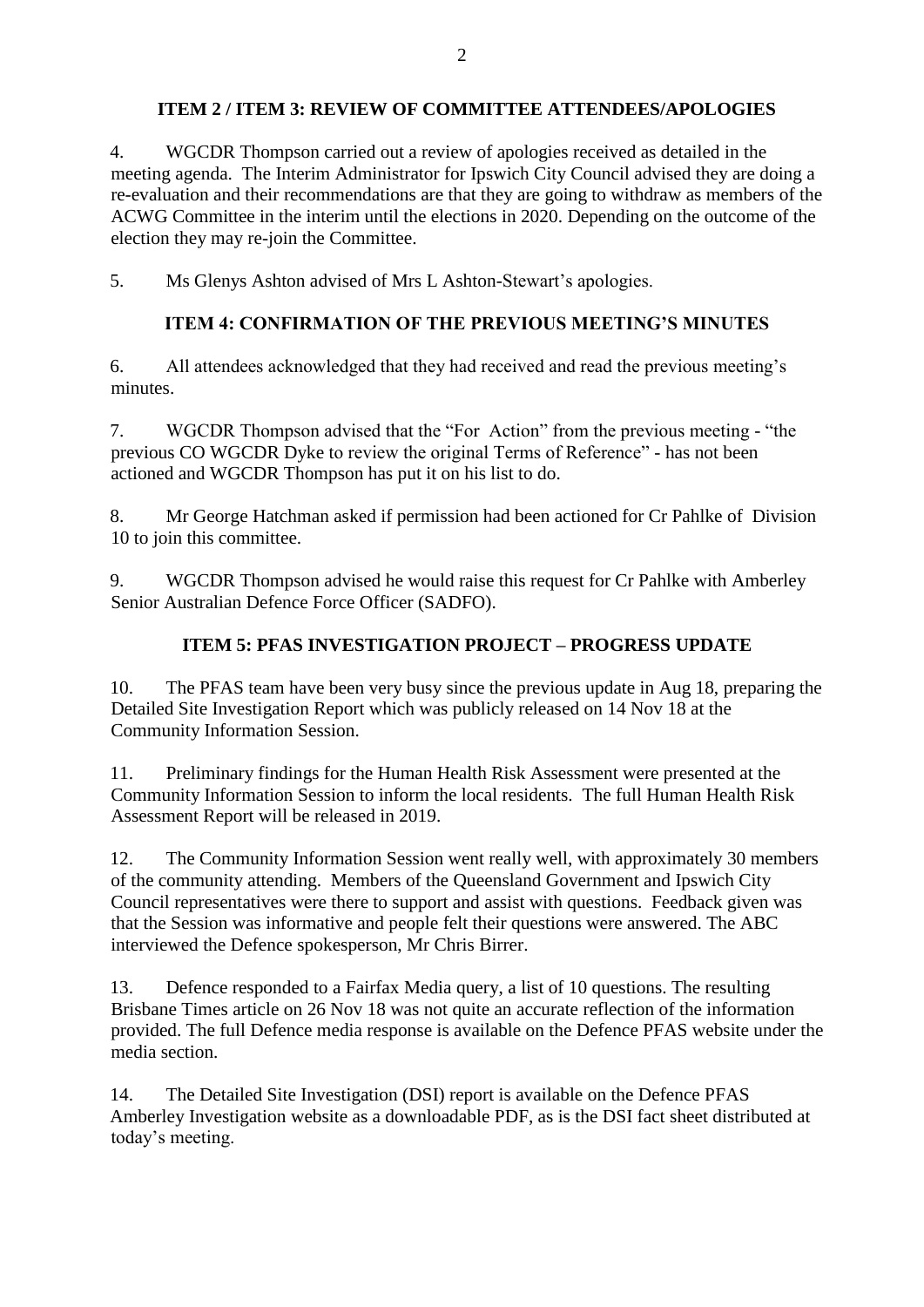15. The DSI fact sheet outlines key findings, eg. Warrill Creek and the Bremer River are impacted with PFAS downstream but not upstream. Ground water concentration levels are lower than surface water. PFAS concentrations in soil are highest to the East and to the South of the Base. Water use surveys have not found anyone drinking surface water or ground water. The community surrounding the PFAS investigation site are either consuming rainwater or mains water, which forms part of the risk assessment.

16. The Human Health Risk Assessment fact sheet includes a map denoting areas around the Base identified in terms of exposure, and a table clarifies preliminary findings associated with each area. Some exposure findings around Amberley include direct contact with sediment, surface and ground water and soil have been found to be low and acceptable. Fruit and vegetable consumption is low and acceptable in all areas. For the Bremer River and Warrill Creek, advice given earlier this year by Queensland Health to avoid consumption of fish caught in the waterways remains in place. More sampling is being done on edible fish and the Queensland Government will analyse that data to decide whether that advice should change. Some areas around the base are advised to limit consumption of eggs from homegrown chickens to one egg a day, and to not eat the homegrown chickens. It is important to understand, as there is no proven health impact about consumption of PFAS, all of the above is precautionary advice at this stage.

17. Mr Conroy asked if any more results have been found from testing of water tanks and the roofs of carports (that rainwater in the tank is captured from). Ms Wapler advised these tests are still ongoing, results have come in and the team are currently analysing the results. The recommendation provided (to the owners of the tanks) not to drink the tank water remains in place until the analysis is complete. The rainwater tank issue is unusual for only one particular property and it is not a common finding in any other rainwater tanks.

18. Mr Hatchman advised his rainwater tanks supporting his reticulated water are colour bond, lined with a polyurethane. He wondered if that could generate PFAS. Ms Wapler advised it could be a combination of factors, including dust, sediments, or an additive that was added to the water.

19. Mr Behm asked if you cannot eat the eggs from the chickens, can you eat the chickens. Ms Wapler advised it would be a similar scenario as chickens and eggs have shown signs of PFAS.

20. Mr Hooper advised that the eggs are worse than the chickens due to the chickens excreting the PFAS in six weeks, mainly in the yolks of the eggs. Mr Hooper advised he has just read the 2017 AMA recommendations on PFAS about children and the report states that doing blood tests on children is not viable as it tells you they have been in contact with PFAS and nothing else. The advice given for conducting blood tests on children is that they would have to be seen by a GP or Clinic that are aware of the implications of PFAS and then the children would still have to be tested yearly up to the age of nine, and then there would be testings done on their thyroid and cholesterol levels. Ms Wapler confirmed what Mr Hooper said about the fact that at this stage there is no diagnostic capability associated with PFAS.

21. Mr Behm asked what CSR stands for in the report? Mr Behm also advised the maps do not address the Golf Links area, which he says was irrigated with Warrill Creek water 24/7, and black soil was carted away, which is not mentioned. Ms Glyde advised CSR is a Queensland Government register, which stands for Contaminated Site Register, and she would follow up with why the Golf Links area was not addressed.

22. Mrs Conroy asked about the second hand gravel that's used at their place and around the corner from the base, and the carpark that was dug up and taken to the base. Will this be tested as it was the first of the area that has been removed and is it possible to get PFAS from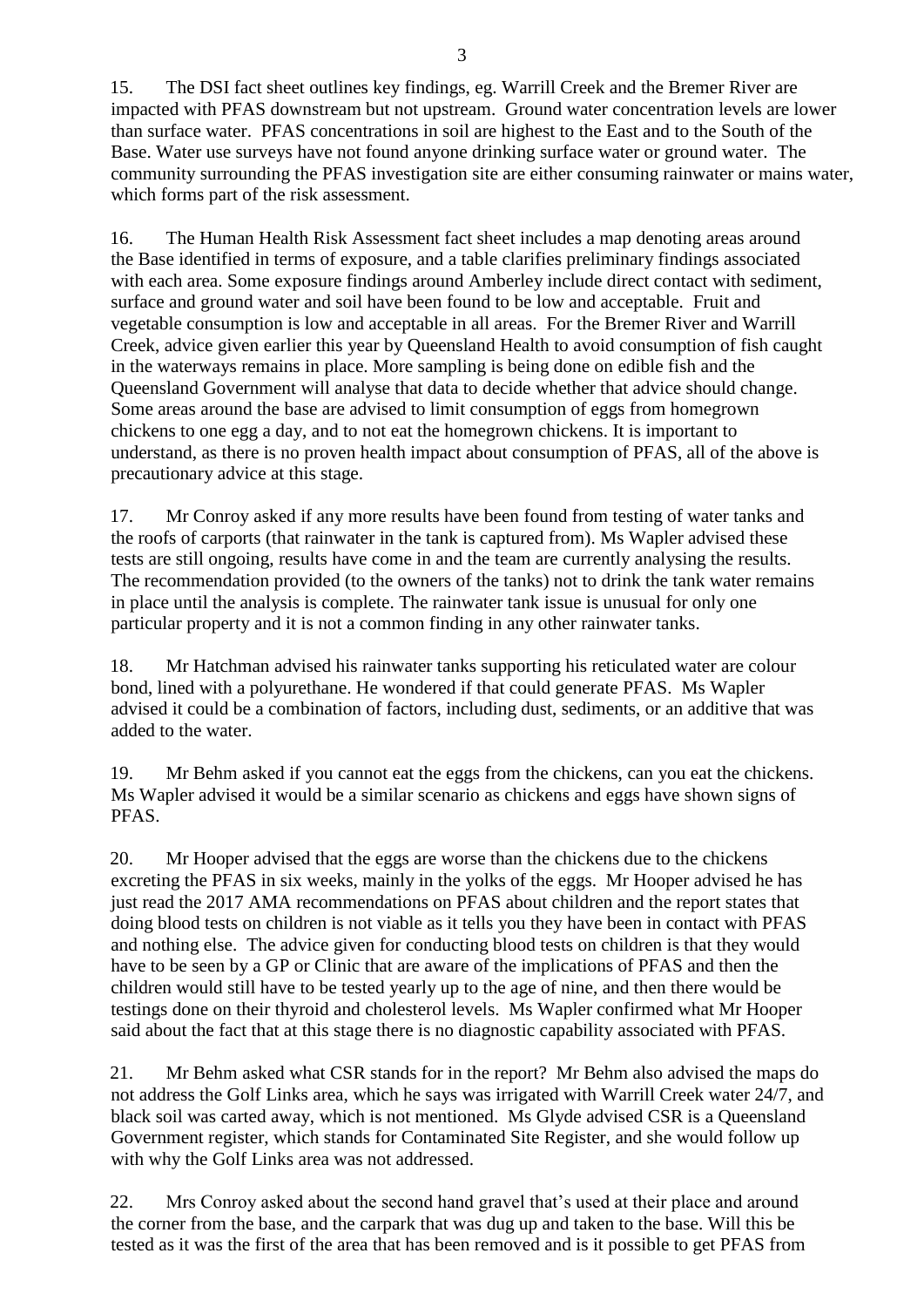the dust that was made with the removal? Ms Glyde advised as that is a redevelopment activity on the base, she is not aware of the detail, but could follow up with the Capital Facilities and Infrastructure (CFI) representative for an answer.

23. Mr Madden queried the testing of humans and whether that was part of the investigation. Ms Glyde advised Defence has participated with the Department of Health for voluntary blood testing for people in Tindal, Williamtown and Oakey, only because of the higher incidence of people drinking contaminated water that is the main pathway for exposure. In Amberley, as the finding indicate that no one is consuming contaminated water, there has been no identified need to proceed with the option of blood testing. Mr Madden asked if blood tests would test the hypothesis, as that is all it is. Ms Glyde advised that people can ask their own GP for a blood test as per current Queensland Health advice, however there is no diagnostic ability for GPs for any levels of PFAS found in the blood. There is only the ability to track the measurements at a point in time.

24. Defence share all data with the Queensland Government. If Queensland Health identify a need to undertake further testing of any kind, then Defence will assist with that testing. All advice given on PFAS currently is precautionary as there are still no proven health effects from consuming PFAS.

25. Ms Ashton asked the status of the testing of people near other bases and what results have they found? Ms Wapler advised that the Australian University is undertaking an epidemiological study and a report released closer to the end of the year with the results so far.

26. The Defence PFAS website has links to all 29 investigation sites Australia wide, so people can go there to read fact sheets, reports, and results for selected sites of interest.

27. Mr Hooper advised that the results from around the world done so far, there are no known birth defects in rats, mice and rabbits. There have been some abnormalities detected in the animals but that is above the average consumption of PFAS. There have been findings in humans where it affects both testosterone and oestrogen, where it does not affect fertility but delays fertility. It also increases cholesterol and it does affect the thyroid. It has also been found that it is associated with low birth rates. These results were published at the end of 2017. These results are based on systematic results from continual testing on people affected by PFAS.

28. Ms Wapler advised a Commonwealth Government Health Task Force report released in April 2018, is publicly available on the web. The report summarises studies from around the world, regarding effects on people with PFAS levels in their blood. Mr Hatchman asked if there are reports of health deterioration of people in the other bases that have higher saturation levels, and if this information being correlated with results of findings in Amberley? Ms Glyde advised she is unaware of deterioration of health in people associated with the PFAS investigations, but notes Defence acknowledges that stress and anxiety are common from the uncertainties of potential of health effects. Counselling is being provided for these residents. The aim of these investigations is for Defence to find out what and where the source of PFAS is on their properties, how it is moving off the base, and where to. Then the risk assessments determine who or what might be exposed to the PFAS. Then Defence take action to manage the sources in soil and water, aiming to prevent further PFAS migrating off the bases.

29. Ongoing monitoring of the water and soil for the following five, ten or fifty years will measure the effectiveness of those management actions, until the PFAS migration has reduced.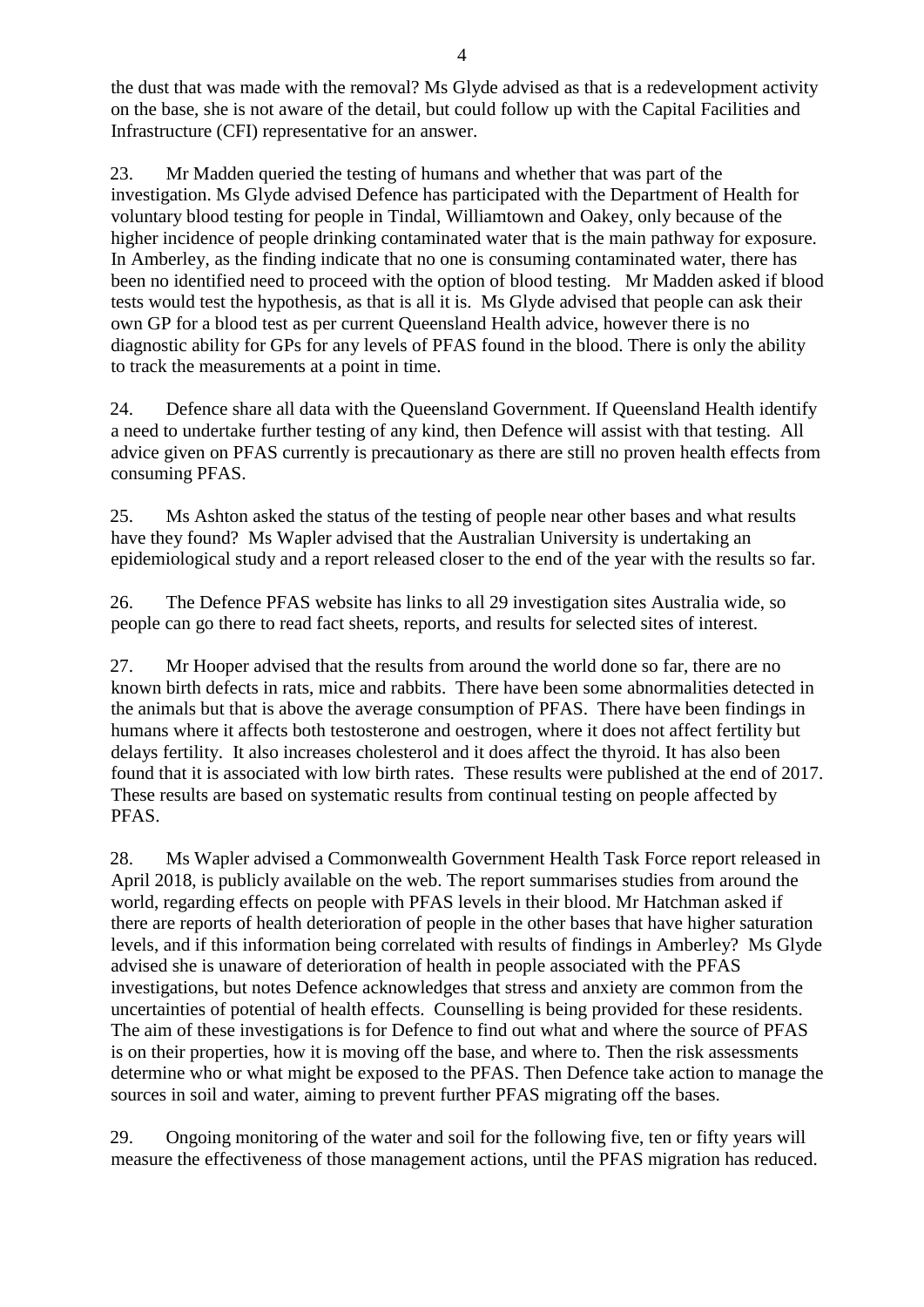30. Mr Hatchman asked how the Amberley Book is going, Ms Glyde advised it is progressing and she has seen proofs of the cover and the page layout. It is a Heritage Values book that Ms Glyde has been involved with over the past two years and hopefully it will be released before Christmas. Note, this book is not connected in any way to the PFAS investigation.

31. **For Action:** The PFAS Team will follow up on queries regarding a carport roof flowing into a rain water tank, the movement of soil and gravel near the runway, and why the Golf Links area was not included as an affected area in the investigation.

#### **ITEM 6: BUSINESS ARISING FROM THE PREVIOUS MEETING**

#### **Carry-over of Review of original ACWG Terms of Reference**

32. WGCDR Thompson advised the carry-over of Review of original ACWG Terms of Reference has already been discussed at the beginning of the meeting. WGCDR Thompson will now hand over to Mr Davies to talk about the spraying of weeds.

#### **Spraying of Weeds**

33. Mr Behm was asked to provide the background of his queries in relation to the spraying of the weeds. Mr Behm advised that after the last meeting a contractor came along the gravel road spraying along the road. He was unsure what the contractor was spraying for as he was spraying the gravel. This was done by a ute with a blue tank on the back with no insignia on it on a Monday. Then on the Tuesday, Defence contractors went around the fences which is understandable, but it rained in the afternoon which would have washed all the spray away and then on Wednesday the contractors came around and mowed the lot. This area has been a problem since the gravel track was laid. Mr Behm is unsure how many times he has rung the Base Command Post to report the people that are racing down the gravel track in the afternoons and nights and blowing the dust all over their properties, and on the findings it does state that PFAS is spread by dust. When Mr Behm rang the Command Post the Duty Member answered who was very vacant and wouldn't give his name to Mr Behm except that he was the Duty Member. Twenty minutes later the same car was racing along the gravel road again. Signs are put up, but obviously these people cannot read, and it is worse on Saturday and Sundays. It is the Defence Security Police not MSS that are the problem racing down the road continuously.

34. Ms Ashton followed up Mr Behm's complaints about the weeds, as the fire weeds and the Mother of Millions are the two toxic weeds to the cattle. Ms Ashton hand picks the fire weed herself, but it is also on the Defence side. The original Mother of Millions weed problem originated from the Defence side and has not been able to get rid of them for the last twenty or so years. In the winter it dies off, but as soon as it rains it just comes up in the thousands. Ms Ashton would appreciate if Defence can get on top of this.

35. SQNLDR Nott advised that this was discussed about a year ago in the Community Sessions and the spreading of the weeds is causing a lot of concern which has come up on numerous occasions and has been raised. Mr Davies has spoken to the Spotless Environment officer to get an understanding of how they rotate, as it is a contract, and will ask the Spotless Environment officer to be more vigilant and take notice of the cyclic season of the specific weeds mentioned, and if spraying is going to occur, do not mow the next day, allow for the spray to kill the weeds prior to mowing.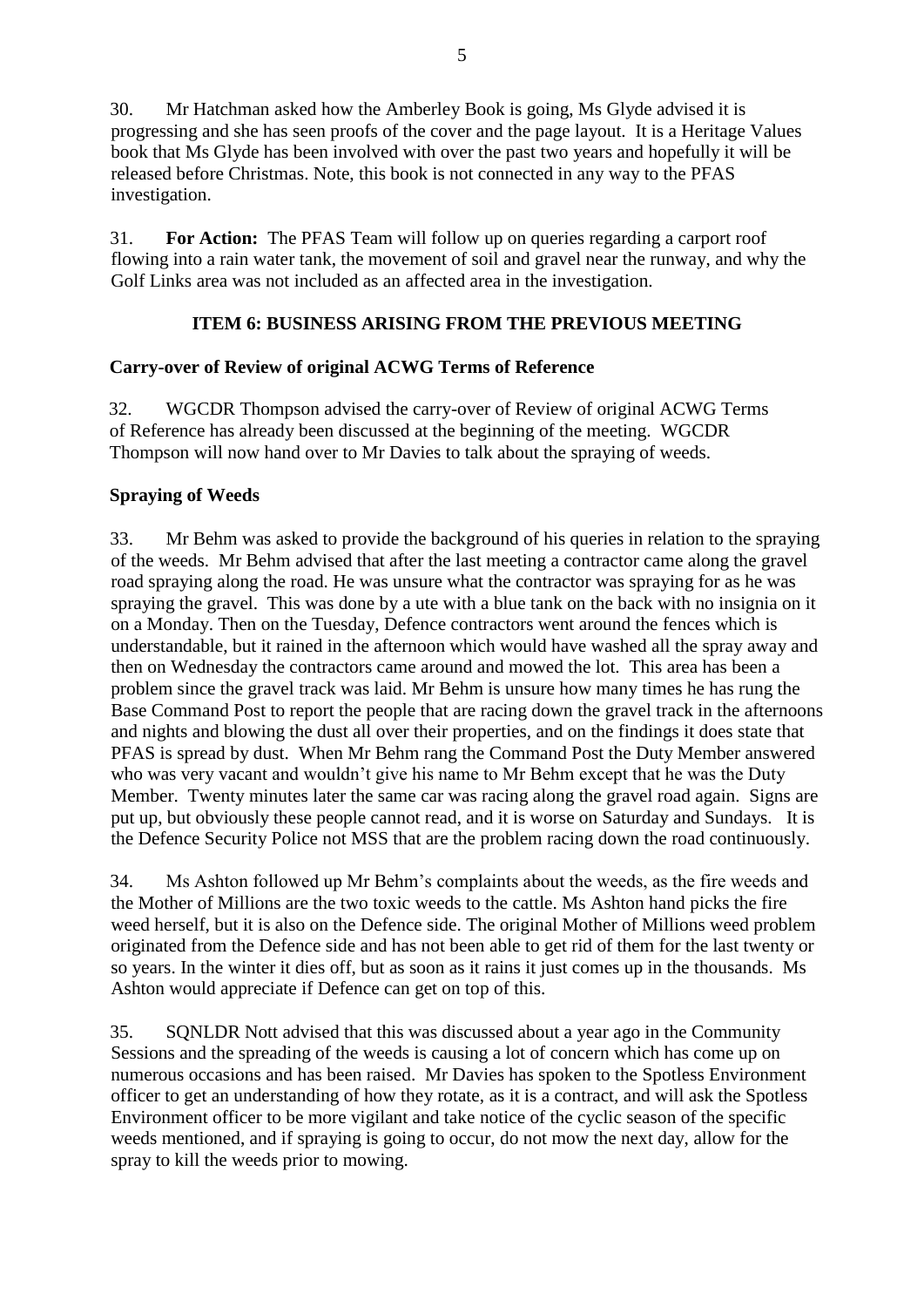6

36. Mrs Conroy advised it is worse since Spotless took over from SERCO. SERCO was a much better contractor and they did things differently but efficiently. SQNLDR Nott advised there are many issues with these contractual arrangements with the bigger firms as discussed which is quite challenging for Mr Davies and others to manage.

37. Mr Behm added that the biggest carrier of the weeds are the kangaroos. When they climb under the fence, they shake all the seeds off and hence it spreads further. Mr Davies agreed and advised they are currently undertaking an assessment on management of the kangaroos and the weeds.

38. Mr Behm and Mrs Conroy added that there has been a lot of shooting going on lately, and as it is Defence land they are stuck with who to complain to. When they ring Defence, Defence say it is not their problem, and there is no point ringing the Police as they will then say it is Defence land. It is a catch 22, but the shooting needs to stop. The members of the community used to be given direct phone numbers they could ring years ago, but now all they can ring is the ABCP which is after hours and they get a Duty Member. The residents would like if possible to get a point of contact that they were told they were going to get a few meetings ago, and it still hasn't happened. WGCDR Thompson advised that he is more than happy to give them his business card so they can call him with any issues.

39. **Recommendation.** Mr Behm recommended that Defence let the gravel road be left to grow grass over it again, hence it will stop the contractors racing up and down there spreading the dust and flicking the stones into their properties.

40. **Action.** Mr Davies to speak to the Spotless Environmental officers with regards to the contractual issues and being vigilant with the cyclic season of the weeds, and to let the weeds die after spraying before mowing.

# **Hay Baling**

41. Mr Davies acknowledged and thanked everyone for his or her patience with the hay baling. This was an issue before WGCDR Thompson and Mr Davies started in their positions on the Base. Unfortunately, the hay baling has been a long process due to Defence's engagement with Bio Security Queensland on the weed issue and the legal side of things where Defence has been waiting to hear back from the Defence Legal Team in regards to licensing.

42. There was an advertisement in Saturday's paper calling for interested parties to cut and bale the hay in certain areas along the Cunningham Highway. The tender closes at close of business on 29 Nov 18. Mr Davies will be contacting the interested parties, and alongside representatives from JLL and Defence's Environmental Team, there will be a meeting on 3 Dec 18. The focus of the meeting is to draw interested parties to the conditions of the license, which will be issued for a short term of twenty-eight days. The people who are interested in the licenses are to demonstrate, that as part of the licensing conditions placed on Defence from Bio Security Queensland, they are required to follow the in-depth process to prevent the spreading of the weeds.

## **Fire Warning Signs and Dennis Street Sign**

43. Mr Davies added that the fire warning signs are in place on Dennis Street and at the front gate. Mr Behm advised that the fire warning sign at the back gate keeps falling back to the green when it is supposed to be in the red. Mr Davies advised he will speak to the contractors about checking for a lose nut and bolt, which may be the cause of it not staying in place.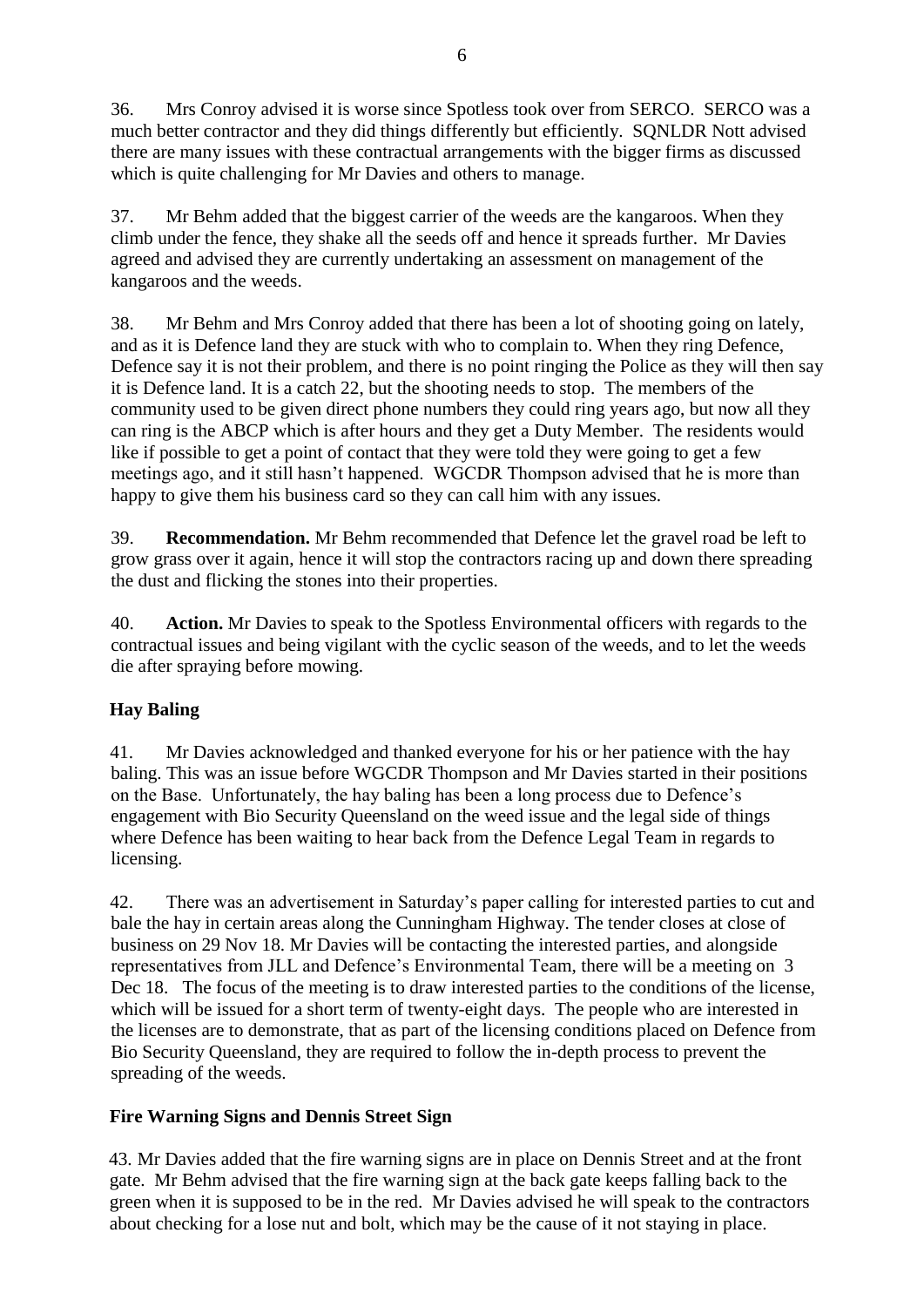## **ITEM 7: AMBERLEY BASE UPDATE**

#### **Base Works**

44. WGCDR Thompson advised that the redevelopment works are continuing, expected time for the majority of works to be completed by the 2019-20 timeframe. The focus for 2019 will be the airfield with the new inground fuel line being installed at the central apron and the new C27 Spartan Apron for 35SQN.

45. 35SQN's arrival has been delayed. They were due to arrive Nov/Dec 18 but are now not arriving until Jan 19. There is already one Spartan here and there are nine due to arrive early Jan 19. With the arrival of 35SQN there will be two hundred extra personnel attached to the Squadron.

46. Mr Conroy asked if the Tower was operational as yet. WGCDR Thompson advised that the Tower is a joint services project with Air Services Australia and is now estimated to be completed by 2023.

47. Mr Davies advised that the base is now at a critical point where the investment in the infrastructure will reach its own cyclic arrangements where there will always be redevelopments here of a significant size. The works that have been completed so far have increased the personnel on the Base, which has cascading effects.

48. Mr Hatchman brought an original letter from the 1990s advising that RAAF Amberley will become the super base and it has happened.

49. WGCDR Thompson advised that at this stage there are approximately six thousand personnel on base and at least nine thousand people come through the gates each day.

## **ITEM 8: NOISE COMPLAINTS**

50. WGCDR Thompson advised there have been a total of 23 noise complaints since the last ACWG meeting, four complaints were received from the same person and a few of them were in regards to Riverfire. There was a positive one that advised three jets flying over Kingaroy was awesome.

51. Mr Hooper advised that the C-17s flying overhead now are involved in relief of major events overseas and is a big thing to a lot of people. The C-17s are providing a great service.

52. SQNLDR Nott advised that the new RAAF Amberley brochure is being revised for 2019 and the photo that was chosen was that of a C-17, with aids to take overseas.

53. Mr Dainer advised that the parachuting exercise the C-17s were involved in recently was a major fundraiser for Legacy.

## **ITEM 9: AGENDA ITEMS RAISED**

#### **Willowbank Landfill Proposals**

54. Mr Dainer requested that everyone look at the centrefold in the PFAS document, where the exposed dirt is shown, this is the Jeebropilly Mine Site. Lantrak (a waste disposal company) has recently lodged an application to fill that hole with 30 million tonnes of rubbish at a rate of one million tonnes each year for the next thirty years. The local residents at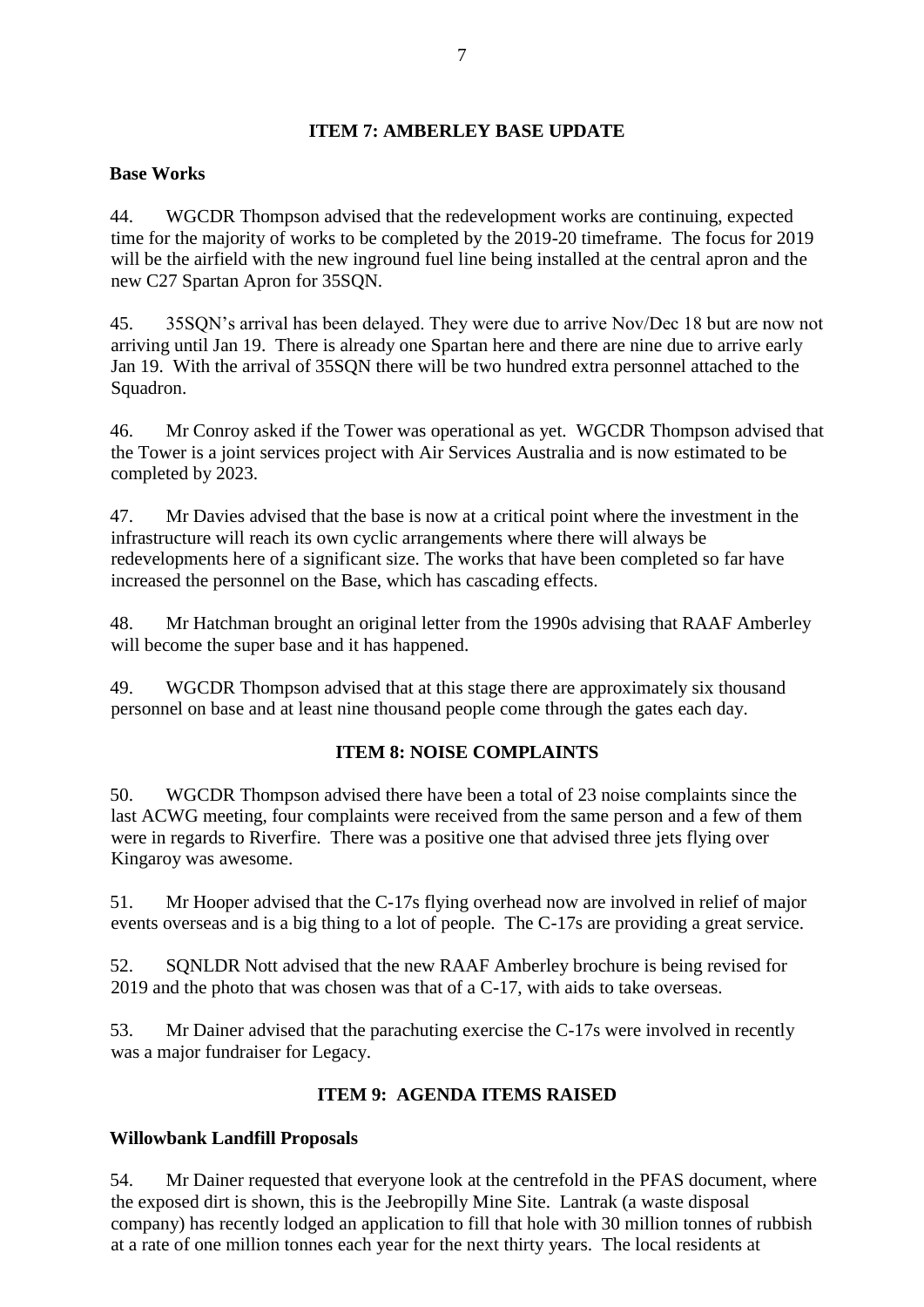Willowbank are located approximately seven hundred and fifty metres from the boundary of the mine site. The residents have been given until 10 Dec 18 to log their submissions with the Ipswich City Council to object to the application. If the application is approved this will stigmatise Willowbank. Lantrak have estimated in their application that there will be an additional 180 (360 both ways) dump trucks per day moving through the current RAAF Amberley intersection which works out to one dump truck every three minutes and will have a major impact on personnel getting onto base as well as affecting the local residents. Mr Dainer was surprised to hear that the Base had already signed off on this application as they don't have any objections to this happening, which has surprised the local residents.

55. Mr Dainer would appreciate if the Defence could give clarity as to having no objections to this application. As previously mentioned the impact it will have to the local residents and the Base will be significant.

56. Mr Dainer asked Mr Davies if he could conduct some investigations into who signed off on behalf of the Base.

57. Mr Hatchman added that there is no proposal to use Acland voids near Oakey as a dump site by utilising the empty coal wagons returning from the Port of Brisbane, to carry waste for disposal to Acland as the existing PFAS problem in that area has already caused the Government embarrassment through legacy contamination. Using Willowbank voids for a waste dump could possibly expose Amberley to similar contamination through leeching from the proposed dump site.

58. Mr Hatchman advised that when the first explorers came, the road that goes past 23SQN was called Toowoomba Road and the rains and the peripherals used to wash down into mine sites as the area used to be swampland. Back in 1940-41 this area was filled up with three to four metres to elevate it above flood level. Mr Hatchman advised the reason he is mentioning the history of the Base is that the Jeebropilly Site occupies the north eastern side of the water reserve and when it rains the water flows through the Base. The whole area was undermined, and if rubbish is put there, any water penetrating from the mine site is going to find its way into the creek system. In fifty to one hundred years from now, if the dump site goes ahead there may be the same situation then as there is now with the PFAS contaminations. No one can be sure of what undertakings the future is going to bring.

## **Co-Naming of Southern Amberley Road as an Avenue of Honour**

59. Mr Dainer added on a lighter note that he is a member of the Joint Ipswich ANZAC Memorial Committee and at 1000h on 13 Dec 18 there will be an event at the main gate to co-name the Southern Amberley Road as an Avenue of Honour. This has been a joint project with the Ipswich City Council, the State Government and the Base. The Chaplains will conduct a short dedication ceremony and the local residents and ex-service communities have been invited to attend. The Commanding Officer will also be speaking at this ceremony, and everyone here is invited to attend this event with a morning tea at the Amberley Bowls Club. The Queensland Times has also been advised.

## **Water Quality Testing Results for Warrill Creek and Bremer River**

60. Mr Behm advised that the PFAS meeting he attended that was held by Mr Matt Clarke, that there was ongoing testing of the Warrill Creek, but none of these results have been shown in the Minutes as per Mr Behm's request. Mr Behm advised that the results of the Bremer River tests are shown in the Minutes but why isn't Warrill Creek? Warrill Creek is also one of the main waterways in the vicinity of the Base, and Mr Behm requested again if the results of Warrill Creek please be input into the Minutes.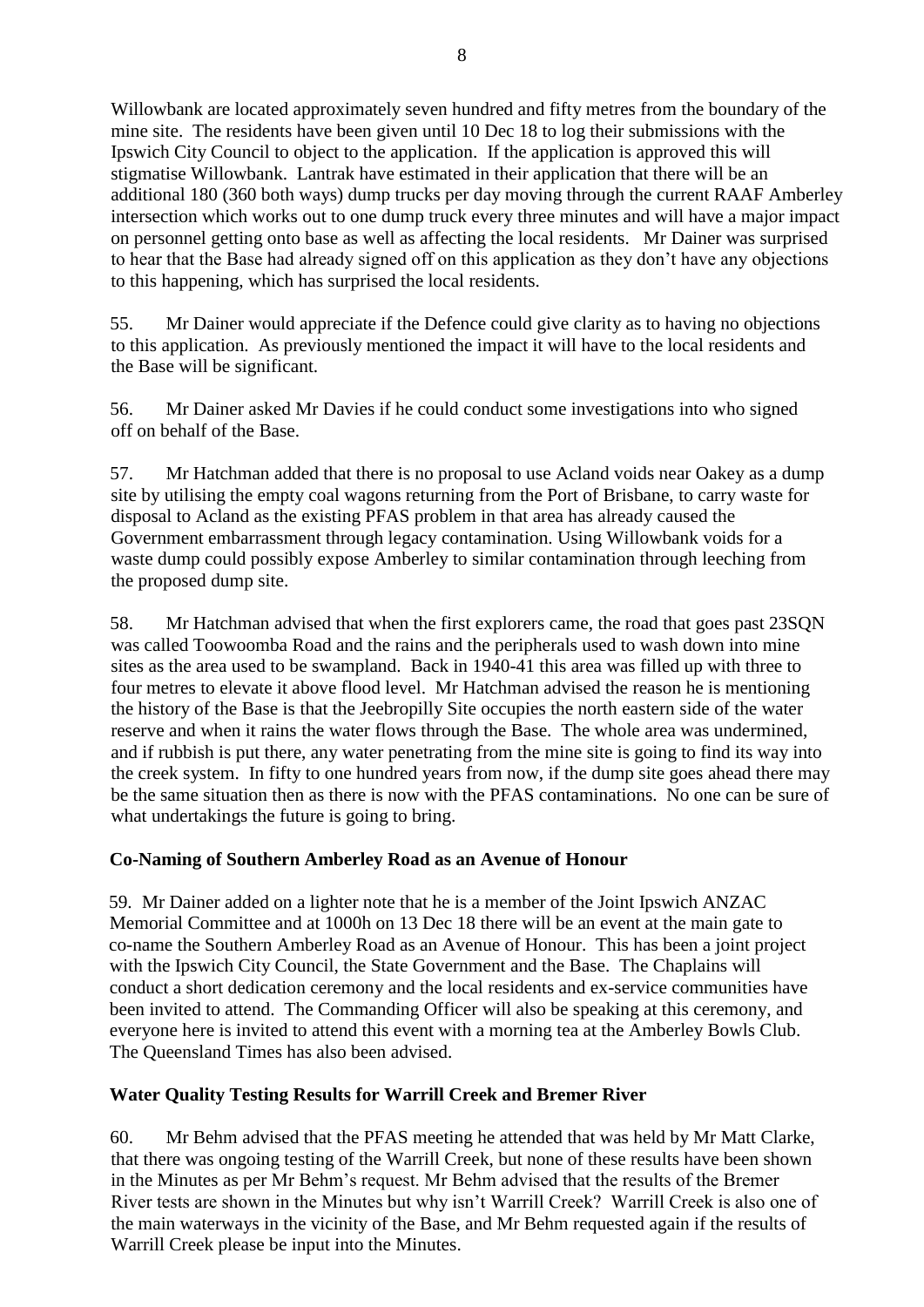61. Mr Davies advised he will chase up the reasoning as to why the testings of Warrill Creek aren't in the Minutes as per Mr Behm's request**.**

#### **Buffer Zone – the Fire Risk around the Base**

62. Mr Behm asked if there is anything being done about the hay being cut and baled around the buffer zone at the Three Mile Bridge? Mr Behm is concerned that if there were a fire, by the time the RAAF Fire Services attended, the fire would already be spreading to an extent where it would reach the properties, especially if there are strong winds. Mr Behm's other concern if there was to be a fire over the weekend, the back gates shut at 1900h Saturday nights and don't reopen again until 0500h on Monday morning, which would hinder the Fire Services getting to the fire.

63. Mr Davies advised that they have just completed their Annual Bush Fire Management plan for the area and have a couple of items still that are to be finalised by Spotless as they are contracted to manage the cutting of the grass.

64. Mr Davies advised that Defence has had to complete a risk assessment on all of the areas. The reason they came up with the area they did is that it provided the best options on a range of issues, including security, environmental management, safety and the geography of the land.

## **Block 157 Gates**

65. Mrs Conroy asked if Block 157 next to her property could please have the gates shut and locked to avoid unauthorised entry of people. The gates used to be locked, but are now no longer locked and there have been no chains on the gate for the last three months.

## **Heritage Museum Traffic**

66. Mrs Ashton advised that the last two times that the Heritage Centre was opened to the public it caused massive traffic congestion all the way back to the OZ Fuel Station. This is dangerous and Mrs Ashton has trouble trying to get in and out of her property. Whilst the traffic is at a halt and waiting to move, there are the impatient cars and also trucks including trucks identified as having "Explosive Ordnance on board" that are flying up the other side of Southern Amberley Road into oncoming traffic. Mrs Ashton loves the Heritage Centre and all the work the personnel do there, and appreciates that the visitors have to be signed in, but is it possible to utilise the two carparks that are either side of the barrier and the paddock to do the license checks to get the traffic off the Highway? Also could the other gates be utilised to minimise the traffic?

67. Mr Davies advised there will be a meeting next week to look at other avenues with the Local Police Inspector, looking at utilising the back gate. Unfortunately it is a difficult situation to manage as the RAAF does not control the road systems and are looking at a couple of options to minimise the traffic. At this stage there are plans for redevelopments involving the Heritage Centre but that won't be in effect for at least five to six years. Mr Davies appreciates this will be an ongoing agenda and the residents will be briefed at each meeting of the developments.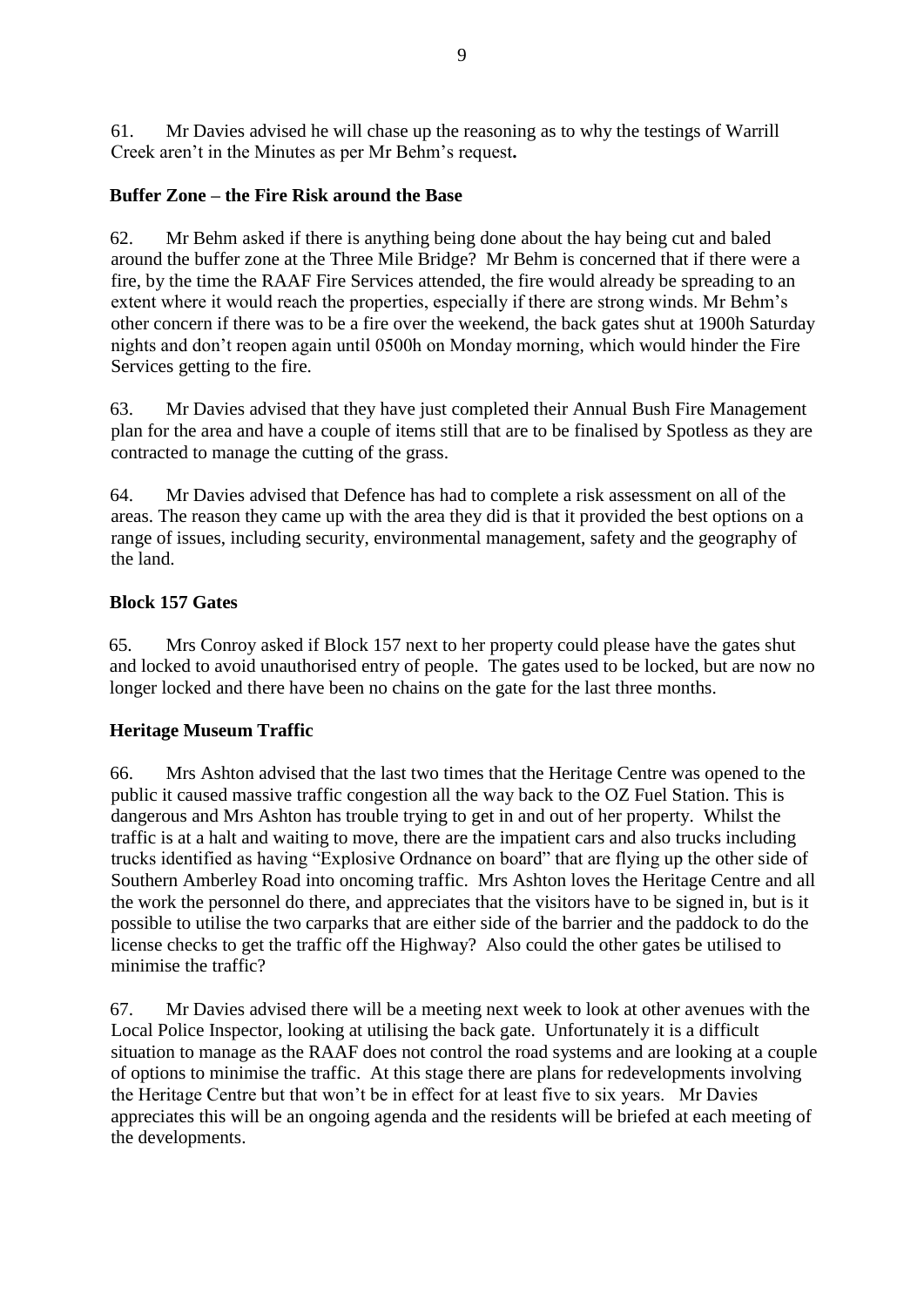68. Mr Hatchman advised that back in the 1990s when they were preparing to open the Heritage Centre to the public, they were actually looking at the Amberley Homestead site, but this is now the land that Jeebropilly wish to make into landfill.

#### **Discussion about hay for drought-stricken local farmers**

69. Mrs Ashton has a question arising from who the recipients will be from the cutting and baling of the hay on Defence property. Mrs Ashton said it is really disheartening for the local graziers whilst the drought is on at the moment, as the cattle look across at the Commonwealth land where there is feed for them and they are unable to utilise it for agistments. When Mrs Ashton originally brought up this agenda item, it was to see how they could lower the risk of fire, cost saving to Defence for maintaining the land. Mrs Ashton stressed that all neighbours were very forgiving and accommodating to the Base and thought that Defence would gift them the hay and it hasn't turned out that way. Mrs Ashton indicated that farmers are having difficulties feeding their animals due to drought conditions, and said how disappointed she is with the environmental decision that Defence still has not come up with in terms of making a decision within the last three months. Mrs Ashton believes that biosecurity rulings that have come through on the spread of weeds is disappointing as they have the same weeds that are on Defence land, and in all honesty she thought that Defence would support all of their local neighbours. There would also be no biosecurity rulings involved with transferring the hay over the fence to the local neighbours due to having the same weeds as what it would be shipping it out elsewhere. Mrs Ashton added that she realises these decisions have come from the previous Chair people, but just would like some answers.

70. Mr Davies advised they will be focusing on the recipients in the drought affected areas. There has been similar incidences used for Defence land in the last couple of months. In the event of the interested groups not agreeing on who should be able to cut and bale the hay based on the highest needs and based on a ballot system for the recipients, what Defence endeavours to do is to engage with the interested parties and the framework around that. These are the conditions for the interested people. Defence would seek advice from the group on how they think the best way is to disseminate the cutting and baling of the hay. The decision is to be one of fair and equal distribution and the advice from the property people and as to why Defence has put a licensing document in place is from Defence Legal. Hopefully by Monday there will be more clarity from the meeting as to what the arrangements will be. There was an advertisement placed seeking persons of interest for the hay baling, that Mr Davies will be in contact with. It was also the Minister for Defence that signed off on these instructions as there are a lot of procedures and protocols that have to be met.

71. SQNLDR Nott suggested a copy of the advertisement be distributed to the residents in this meeting and Lyn can send the PDF out to the residents. SQNLDR Nott understands that where Mrs Ashton is new to all of these requests and understands why Mrs Ashton is asking these questions and why she is concerned that the residents haven't been kept in the loop from the former Chair people. SQNLDR Nott advised that in the last meeting Mrs Ashton raised the question of the potential of the hay baling going to the local farmers to help them, who benefits from the hay cutting and baling, and the residents in the previous minutes were told that they would be kept up to date of Defence's decision. Unfortunately there was a lot of formal processes and procedures and WGCDR Thompson and Mr Davies are fresh to all of this. SQNLDR Nott also added that perception is a reality, and if Defence are perceived as giving to one and not the other, it is not a good outcome. SQNLDR Nott advised she will work with Mr Davies and get back to the attendees of the meeting.